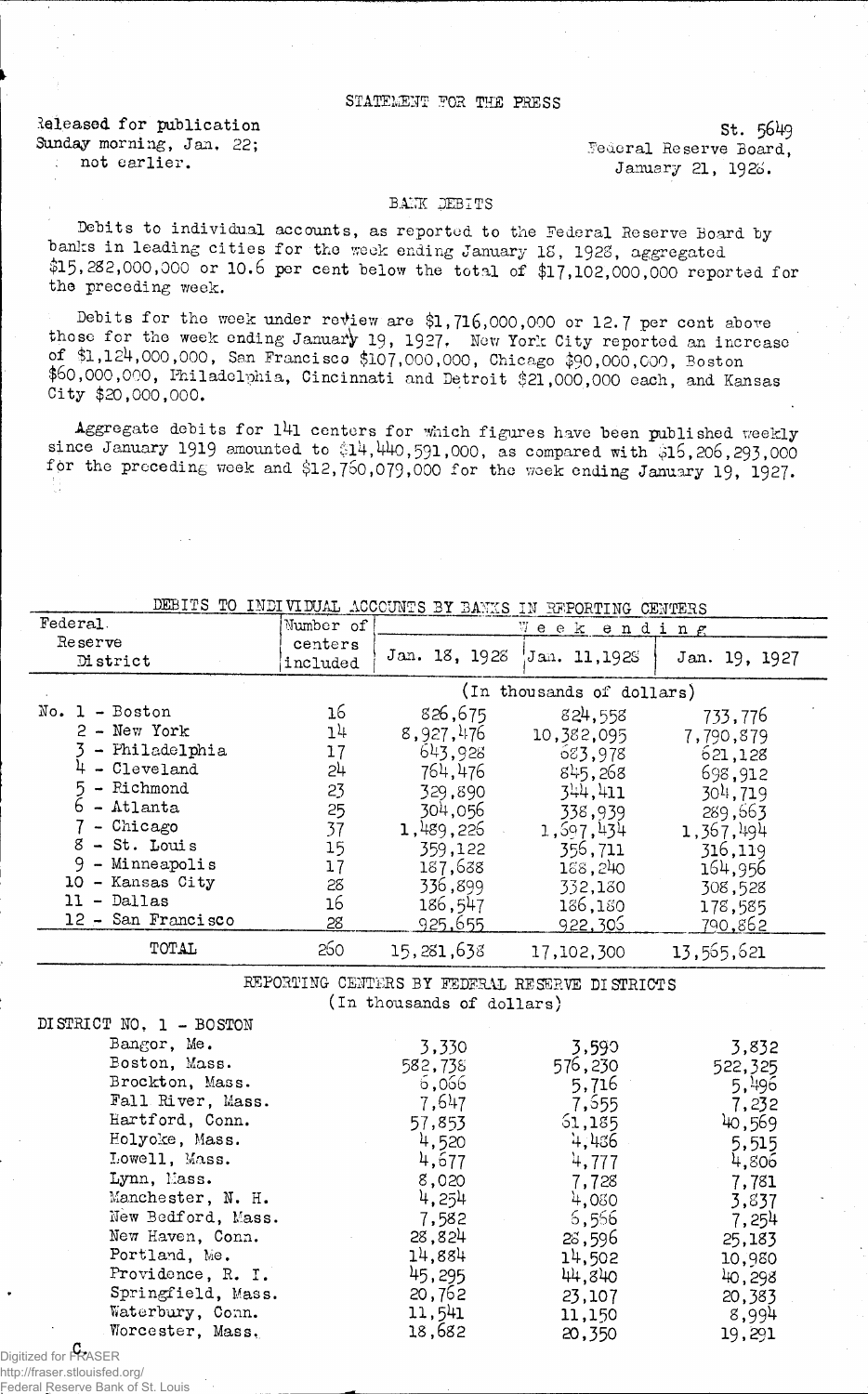DEBITS TO INDIVIDUAL ACCOUNTS BY BANKS IN REPORTING CENTERS St. 5649a

 $\begin{array}{c} \begin{array}{c} \begin{array}{c} \end{array} \end{array} \end{array}$ 

 $\ddot{\phantom{0}}$  $\mathcal{L}^{\mathcal{L}}$ 

 $\bar{\mathcal{A}}$ 

 $\bar{z}$ 

| Jan. 18, 1928  <br>Jan. 11, 1928<br>Jan. 19, 1927<br>(In thousands of dollars)<br>Albany, N.Y.<br>21,113<br>39,126<br>26,559<br>Binghamton, N.Y.<br>6,134<br>6,783<br>5,147<br>Buffalo, N. Y.<br>94,075<br>122,486<br>87,966<br>Elmira, N.Y.<br>4,929<br>4,514<br>4,793<br>Jamestown, N.Y.<br>5,048<br>5,564<br>5,752<br>Montclair, N. J.<br>6,563<br>7,356<br>5,927<br>Newark, N. J.<br>109,534<br>108,001<br>101,912<br>New York, N. Y.<br>8,518,638<br>1,395,024<br>9,917,503<br>Northern New Jersey Clearing<br>House Association<br>74,311<br>72,688<br>78,443<br>Passaic, N. J.<br>12,543<br>13,914<br>11,528<br>Poughkeepsie, N.Y.<br>3,996<br>4,837<br>3,768<br>Rochester, N. Y.<br>45,668<br>49,243<br>39,710<br>4,064<br>Stemford, Conn.<br>3,943<br>4,030<br>Syracuse, N.Y.<br>20,860<br>26,137<br>20,320<br>DI STRICT NO. 3 - PHILADELPHIA<br>Allentown, Pa.<br>8,717<br>10,666<br>8,261<br>Altoona, Pa.<br>4,212<br>4,352<br>3,850<br>Camden, N. J.<br>15,554<br>14,153<br>19,531<br>Chester, Pa.<br>7,585<br>6,329<br>6,931<br>Harrisburg, Pa.<br>9,436<br>9,574<br>11,044<br>Hazleton, Pa.<br>3,483<br>3,317<br>3,274<br>Johnstown, Pa.<br>4,720<br>5,285<br>5,025<br>Lancaster, Pa.<br>7,732<br>7,621<br>6,408<br>Lebanon, Pa.<br>2,097<br>2,317<br>1,684<br>Norristown, Pa.<br>3,742<br>3,971<br>Philadelphia, Pa.<br>401,621<br>518,745<br>470,185<br>Reading, Pa.<br>11,825<br>12,054<br>11,012<br>Scranton, Pa.<br>15,700<br>23,200<br>15,000<br>Trenton, N. J.<br>19,301<br>21, 236<br>18,215<br>Wilkes-Barre, Pa.<br>11,900<br>12,500<br>13,300<br>Williamsport, Pa.<br>5,286<br>5,316<br>6,159<br>Wilmington, Del.<br>18,812<br>21,428<br>14,781<br>York, Pa.<br>5,947<br>5,885<br>5,468<br>DISTRICT NO. 4 - CLEVELAND<br>Akron, Ohio<br>25,049<br>27,051<br>20,136<br>$Butter, Pa.$<br>2,974<br>2,768<br>2,965<br>Canton, Ohio<br>12,199<br>13,274<br>10,867<br>Cincinnati, Ohio<br>111,223<br>126,033<br>90,367<br>Cleveland, Ohio<br>190,034<br>222,289<br>176,748<br>Columbus, Ohio<br>41,573<br>44,894<br>38,101<br>Connellsville, Pa.<br>832<br>1,096<br>1,263<br>Dayton, Ohio<br>22,599<br>29,018<br>22,115<br>Erie, Pa.<br>8,224<br>8,767<br>7,734<br>Greensburg, Pa.<br>4,987<br>5,839<br>5,164<br>960<br>Homestead, Pa.<br>1,023<br>1,028<br>Lexington, Ky.<br>9,627<br>8,341<br>6,445<br>3,148<br>Lima, Ohio<br>3,926<br>3,152<br>1,365<br>Lorain, Ohio<br>1,530<br>1,194<br>3,488<br>Middletown, Ohio<br>3,168<br>2,908<br>Oil City, Pa.<br>3,732<br>4,082<br>4,436<br>Pittsburgh, Pa.<br>220,875<br>230,220<br>212,794<br>Springfield, Ohio<br>5,569<br>6;490<br>6,000<br>2,684<br>Steubenville, Ohio<br>2,773<br>2,722<br>61,403<br>Toledo, Ohio<br>66,416<br>51,881<br>3,486<br>Warren, Ohio<br>3,164<br>2,968 |                                 | ------W-0-0-k---0-n-d-i-n-g------------------ |  |
|------------------------------------------------------------------------------------------------------------------------------------------------------------------------------------------------------------------------------------------------------------------------------------------------------------------------------------------------------------------------------------------------------------------------------------------------------------------------------------------------------------------------------------------------------------------------------------------------------------------------------------------------------------------------------------------------------------------------------------------------------------------------------------------------------------------------------------------------------------------------------------------------------------------------------------------------------------------------------------------------------------------------------------------------------------------------------------------------------------------------------------------------------------------------------------------------------------------------------------------------------------------------------------------------------------------------------------------------------------------------------------------------------------------------------------------------------------------------------------------------------------------------------------------------------------------------------------------------------------------------------------------------------------------------------------------------------------------------------------------------------------------------------------------------------------------------------------------------------------------------------------------------------------------------------------------------------------------------------------------------------------------------------------------------------------------------------------------------------------------------------------------------------------------------------------------------------------------------------------------------------------------------------------------------------------------------------------------------------------------------------------------------------------------------------------------------------------------------------------------------------------------------------------------------------------------------------------------------------------------------------------------------------------------------------------------------------------------------------------------------------|---------------------------------|-----------------------------------------------|--|
|                                                                                                                                                                                                                                                                                                                                                                                                                                                                                                                                                                                                                                                                                                                                                                                                                                                                                                                                                                                                                                                                                                                                                                                                                                                                                                                                                                                                                                                                                                                                                                                                                                                                                                                                                                                                                                                                                                                                                                                                                                                                                                                                                                                                                                                                                                                                                                                                                                                                                                                                                                                                                                                                                                                                                      |                                 |                                               |  |
|                                                                                                                                                                                                                                                                                                                                                                                                                                                                                                                                                                                                                                                                                                                                                                                                                                                                                                                                                                                                                                                                                                                                                                                                                                                                                                                                                                                                                                                                                                                                                                                                                                                                                                                                                                                                                                                                                                                                                                                                                                                                                                                                                                                                                                                                                                                                                                                                                                                                                                                                                                                                                                                                                                                                                      |                                 |                                               |  |
|                                                                                                                                                                                                                                                                                                                                                                                                                                                                                                                                                                                                                                                                                                                                                                                                                                                                                                                                                                                                                                                                                                                                                                                                                                                                                                                                                                                                                                                                                                                                                                                                                                                                                                                                                                                                                                                                                                                                                                                                                                                                                                                                                                                                                                                                                                                                                                                                                                                                                                                                                                                                                                                                                                                                                      | DISTRICT NO. 2 - NEW YORK       |                                               |  |
|                                                                                                                                                                                                                                                                                                                                                                                                                                                                                                                                                                                                                                                                                                                                                                                                                                                                                                                                                                                                                                                                                                                                                                                                                                                                                                                                                                                                                                                                                                                                                                                                                                                                                                                                                                                                                                                                                                                                                                                                                                                                                                                                                                                                                                                                                                                                                                                                                                                                                                                                                                                                                                                                                                                                                      |                                 |                                               |  |
|                                                                                                                                                                                                                                                                                                                                                                                                                                                                                                                                                                                                                                                                                                                                                                                                                                                                                                                                                                                                                                                                                                                                                                                                                                                                                                                                                                                                                                                                                                                                                                                                                                                                                                                                                                                                                                                                                                                                                                                                                                                                                                                                                                                                                                                                                                                                                                                                                                                                                                                                                                                                                                                                                                                                                      |                                 |                                               |  |
|                                                                                                                                                                                                                                                                                                                                                                                                                                                                                                                                                                                                                                                                                                                                                                                                                                                                                                                                                                                                                                                                                                                                                                                                                                                                                                                                                                                                                                                                                                                                                                                                                                                                                                                                                                                                                                                                                                                                                                                                                                                                                                                                                                                                                                                                                                                                                                                                                                                                                                                                                                                                                                                                                                                                                      |                                 |                                               |  |
|                                                                                                                                                                                                                                                                                                                                                                                                                                                                                                                                                                                                                                                                                                                                                                                                                                                                                                                                                                                                                                                                                                                                                                                                                                                                                                                                                                                                                                                                                                                                                                                                                                                                                                                                                                                                                                                                                                                                                                                                                                                                                                                                                                                                                                                                                                                                                                                                                                                                                                                                                                                                                                                                                                                                                      |                                 |                                               |  |
|                                                                                                                                                                                                                                                                                                                                                                                                                                                                                                                                                                                                                                                                                                                                                                                                                                                                                                                                                                                                                                                                                                                                                                                                                                                                                                                                                                                                                                                                                                                                                                                                                                                                                                                                                                                                                                                                                                                                                                                                                                                                                                                                                                                                                                                                                                                                                                                                                                                                                                                                                                                                                                                                                                                                                      |                                 |                                               |  |
|                                                                                                                                                                                                                                                                                                                                                                                                                                                                                                                                                                                                                                                                                                                                                                                                                                                                                                                                                                                                                                                                                                                                                                                                                                                                                                                                                                                                                                                                                                                                                                                                                                                                                                                                                                                                                                                                                                                                                                                                                                                                                                                                                                                                                                                                                                                                                                                                                                                                                                                                                                                                                                                                                                                                                      |                                 |                                               |  |
|                                                                                                                                                                                                                                                                                                                                                                                                                                                                                                                                                                                                                                                                                                                                                                                                                                                                                                                                                                                                                                                                                                                                                                                                                                                                                                                                                                                                                                                                                                                                                                                                                                                                                                                                                                                                                                                                                                                                                                                                                                                                                                                                                                                                                                                                                                                                                                                                                                                                                                                                                                                                                                                                                                                                                      |                                 |                                               |  |
|                                                                                                                                                                                                                                                                                                                                                                                                                                                                                                                                                                                                                                                                                                                                                                                                                                                                                                                                                                                                                                                                                                                                                                                                                                                                                                                                                                                                                                                                                                                                                                                                                                                                                                                                                                                                                                                                                                                                                                                                                                                                                                                                                                                                                                                                                                                                                                                                                                                                                                                                                                                                                                                                                                                                                      |                                 |                                               |  |
|                                                                                                                                                                                                                                                                                                                                                                                                                                                                                                                                                                                                                                                                                                                                                                                                                                                                                                                                                                                                                                                                                                                                                                                                                                                                                                                                                                                                                                                                                                                                                                                                                                                                                                                                                                                                                                                                                                                                                                                                                                                                                                                                                                                                                                                                                                                                                                                                                                                                                                                                                                                                                                                                                                                                                      |                                 |                                               |  |
|                                                                                                                                                                                                                                                                                                                                                                                                                                                                                                                                                                                                                                                                                                                                                                                                                                                                                                                                                                                                                                                                                                                                                                                                                                                                                                                                                                                                                                                                                                                                                                                                                                                                                                                                                                                                                                                                                                                                                                                                                                                                                                                                                                                                                                                                                                                                                                                                                                                                                                                                                                                                                                                                                                                                                      |                                 |                                               |  |
|                                                                                                                                                                                                                                                                                                                                                                                                                                                                                                                                                                                                                                                                                                                                                                                                                                                                                                                                                                                                                                                                                                                                                                                                                                                                                                                                                                                                                                                                                                                                                                                                                                                                                                                                                                                                                                                                                                                                                                                                                                                                                                                                                                                                                                                                                                                                                                                                                                                                                                                                                                                                                                                                                                                                                      |                                 |                                               |  |
|                                                                                                                                                                                                                                                                                                                                                                                                                                                                                                                                                                                                                                                                                                                                                                                                                                                                                                                                                                                                                                                                                                                                                                                                                                                                                                                                                                                                                                                                                                                                                                                                                                                                                                                                                                                                                                                                                                                                                                                                                                                                                                                                                                                                                                                                                                                                                                                                                                                                                                                                                                                                                                                                                                                                                      |                                 |                                               |  |
|                                                                                                                                                                                                                                                                                                                                                                                                                                                                                                                                                                                                                                                                                                                                                                                                                                                                                                                                                                                                                                                                                                                                                                                                                                                                                                                                                                                                                                                                                                                                                                                                                                                                                                                                                                                                                                                                                                                                                                                                                                                                                                                                                                                                                                                                                                                                                                                                                                                                                                                                                                                                                                                                                                                                                      |                                 |                                               |  |
|                                                                                                                                                                                                                                                                                                                                                                                                                                                                                                                                                                                                                                                                                                                                                                                                                                                                                                                                                                                                                                                                                                                                                                                                                                                                                                                                                                                                                                                                                                                                                                                                                                                                                                                                                                                                                                                                                                                                                                                                                                                                                                                                                                                                                                                                                                                                                                                                                                                                                                                                                                                                                                                                                                                                                      |                                 |                                               |  |
|                                                                                                                                                                                                                                                                                                                                                                                                                                                                                                                                                                                                                                                                                                                                                                                                                                                                                                                                                                                                                                                                                                                                                                                                                                                                                                                                                                                                                                                                                                                                                                                                                                                                                                                                                                                                                                                                                                                                                                                                                                                                                                                                                                                                                                                                                                                                                                                                                                                                                                                                                                                                                                                                                                                                                      |                                 |                                               |  |
|                                                                                                                                                                                                                                                                                                                                                                                                                                                                                                                                                                                                                                                                                                                                                                                                                                                                                                                                                                                                                                                                                                                                                                                                                                                                                                                                                                                                                                                                                                                                                                                                                                                                                                                                                                                                                                                                                                                                                                                                                                                                                                                                                                                                                                                                                                                                                                                                                                                                                                                                                                                                                                                                                                                                                      |                                 |                                               |  |
|                                                                                                                                                                                                                                                                                                                                                                                                                                                                                                                                                                                                                                                                                                                                                                                                                                                                                                                                                                                                                                                                                                                                                                                                                                                                                                                                                                                                                                                                                                                                                                                                                                                                                                                                                                                                                                                                                                                                                                                                                                                                                                                                                                                                                                                                                                                                                                                                                                                                                                                                                                                                                                                                                                                                                      |                                 |                                               |  |
|                                                                                                                                                                                                                                                                                                                                                                                                                                                                                                                                                                                                                                                                                                                                                                                                                                                                                                                                                                                                                                                                                                                                                                                                                                                                                                                                                                                                                                                                                                                                                                                                                                                                                                                                                                                                                                                                                                                                                                                                                                                                                                                                                                                                                                                                                                                                                                                                                                                                                                                                                                                                                                                                                                                                                      |                                 |                                               |  |
|                                                                                                                                                                                                                                                                                                                                                                                                                                                                                                                                                                                                                                                                                                                                                                                                                                                                                                                                                                                                                                                                                                                                                                                                                                                                                                                                                                                                                                                                                                                                                                                                                                                                                                                                                                                                                                                                                                                                                                                                                                                                                                                                                                                                                                                                                                                                                                                                                                                                                                                                                                                                                                                                                                                                                      |                                 |                                               |  |
|                                                                                                                                                                                                                                                                                                                                                                                                                                                                                                                                                                                                                                                                                                                                                                                                                                                                                                                                                                                                                                                                                                                                                                                                                                                                                                                                                                                                                                                                                                                                                                                                                                                                                                                                                                                                                                                                                                                                                                                                                                                                                                                                                                                                                                                                                                                                                                                                                                                                                                                                                                                                                                                                                                                                                      |                                 |                                               |  |
|                                                                                                                                                                                                                                                                                                                                                                                                                                                                                                                                                                                                                                                                                                                                                                                                                                                                                                                                                                                                                                                                                                                                                                                                                                                                                                                                                                                                                                                                                                                                                                                                                                                                                                                                                                                                                                                                                                                                                                                                                                                                                                                                                                                                                                                                                                                                                                                                                                                                                                                                                                                                                                                                                                                                                      |                                 |                                               |  |
|                                                                                                                                                                                                                                                                                                                                                                                                                                                                                                                                                                                                                                                                                                                                                                                                                                                                                                                                                                                                                                                                                                                                                                                                                                                                                                                                                                                                                                                                                                                                                                                                                                                                                                                                                                                                                                                                                                                                                                                                                                                                                                                                                                                                                                                                                                                                                                                                                                                                                                                                                                                                                                                                                                                                                      |                                 |                                               |  |
|                                                                                                                                                                                                                                                                                                                                                                                                                                                                                                                                                                                                                                                                                                                                                                                                                                                                                                                                                                                                                                                                                                                                                                                                                                                                                                                                                                                                                                                                                                                                                                                                                                                                                                                                                                                                                                                                                                                                                                                                                                                                                                                                                                                                                                                                                                                                                                                                                                                                                                                                                                                                                                                                                                                                                      |                                 |                                               |  |
|                                                                                                                                                                                                                                                                                                                                                                                                                                                                                                                                                                                                                                                                                                                                                                                                                                                                                                                                                                                                                                                                                                                                                                                                                                                                                                                                                                                                                                                                                                                                                                                                                                                                                                                                                                                                                                                                                                                                                                                                                                                                                                                                                                                                                                                                                                                                                                                                                                                                                                                                                                                                                                                                                                                                                      |                                 |                                               |  |
|                                                                                                                                                                                                                                                                                                                                                                                                                                                                                                                                                                                                                                                                                                                                                                                                                                                                                                                                                                                                                                                                                                                                                                                                                                                                                                                                                                                                                                                                                                                                                                                                                                                                                                                                                                                                                                                                                                                                                                                                                                                                                                                                                                                                                                                                                                                                                                                                                                                                                                                                                                                                                                                                                                                                                      |                                 |                                               |  |
|                                                                                                                                                                                                                                                                                                                                                                                                                                                                                                                                                                                                                                                                                                                                                                                                                                                                                                                                                                                                                                                                                                                                                                                                                                                                                                                                                                                                                                                                                                                                                                                                                                                                                                                                                                                                                                                                                                                                                                                                                                                                                                                                                                                                                                                                                                                                                                                                                                                                                                                                                                                                                                                                                                                                                      |                                 |                                               |  |
|                                                                                                                                                                                                                                                                                                                                                                                                                                                                                                                                                                                                                                                                                                                                                                                                                                                                                                                                                                                                                                                                                                                                                                                                                                                                                                                                                                                                                                                                                                                                                                                                                                                                                                                                                                                                                                                                                                                                                                                                                                                                                                                                                                                                                                                                                                                                                                                                                                                                                                                                                                                                                                                                                                                                                      |                                 |                                               |  |
|                                                                                                                                                                                                                                                                                                                                                                                                                                                                                                                                                                                                                                                                                                                                                                                                                                                                                                                                                                                                                                                                                                                                                                                                                                                                                                                                                                                                                                                                                                                                                                                                                                                                                                                                                                                                                                                                                                                                                                                                                                                                                                                                                                                                                                                                                                                                                                                                                                                                                                                                                                                                                                                                                                                                                      |                                 |                                               |  |
|                                                                                                                                                                                                                                                                                                                                                                                                                                                                                                                                                                                                                                                                                                                                                                                                                                                                                                                                                                                                                                                                                                                                                                                                                                                                                                                                                                                                                                                                                                                                                                                                                                                                                                                                                                                                                                                                                                                                                                                                                                                                                                                                                                                                                                                                                                                                                                                                                                                                                                                                                                                                                                                                                                                                                      |                                 |                                               |  |
|                                                                                                                                                                                                                                                                                                                                                                                                                                                                                                                                                                                                                                                                                                                                                                                                                                                                                                                                                                                                                                                                                                                                                                                                                                                                                                                                                                                                                                                                                                                                                                                                                                                                                                                                                                                                                                                                                                                                                                                                                                                                                                                                                                                                                                                                                                                                                                                                                                                                                                                                                                                                                                                                                                                                                      |                                 |                                               |  |
|                                                                                                                                                                                                                                                                                                                                                                                                                                                                                                                                                                                                                                                                                                                                                                                                                                                                                                                                                                                                                                                                                                                                                                                                                                                                                                                                                                                                                                                                                                                                                                                                                                                                                                                                                                                                                                                                                                                                                                                                                                                                                                                                                                                                                                                                                                                                                                                                                                                                                                                                                                                                                                                                                                                                                      |                                 |                                               |  |
|                                                                                                                                                                                                                                                                                                                                                                                                                                                                                                                                                                                                                                                                                                                                                                                                                                                                                                                                                                                                                                                                                                                                                                                                                                                                                                                                                                                                                                                                                                                                                                                                                                                                                                                                                                                                                                                                                                                                                                                                                                                                                                                                                                                                                                                                                                                                                                                                                                                                                                                                                                                                                                                                                                                                                      |                                 |                                               |  |
|                                                                                                                                                                                                                                                                                                                                                                                                                                                                                                                                                                                                                                                                                                                                                                                                                                                                                                                                                                                                                                                                                                                                                                                                                                                                                                                                                                                                                                                                                                                                                                                                                                                                                                                                                                                                                                                                                                                                                                                                                                                                                                                                                                                                                                                                                                                                                                                                                                                                                                                                                                                                                                                                                                                                                      |                                 |                                               |  |
|                                                                                                                                                                                                                                                                                                                                                                                                                                                                                                                                                                                                                                                                                                                                                                                                                                                                                                                                                                                                                                                                                                                                                                                                                                                                                                                                                                                                                                                                                                                                                                                                                                                                                                                                                                                                                                                                                                                                                                                                                                                                                                                                                                                                                                                                                                                                                                                                                                                                                                                                                                                                                                                                                                                                                      |                                 |                                               |  |
|                                                                                                                                                                                                                                                                                                                                                                                                                                                                                                                                                                                                                                                                                                                                                                                                                                                                                                                                                                                                                                                                                                                                                                                                                                                                                                                                                                                                                                                                                                                                                                                                                                                                                                                                                                                                                                                                                                                                                                                                                                                                                                                                                                                                                                                                                                                                                                                                                                                                                                                                                                                                                                                                                                                                                      |                                 |                                               |  |
|                                                                                                                                                                                                                                                                                                                                                                                                                                                                                                                                                                                                                                                                                                                                                                                                                                                                                                                                                                                                                                                                                                                                                                                                                                                                                                                                                                                                                                                                                                                                                                                                                                                                                                                                                                                                                                                                                                                                                                                                                                                                                                                                                                                                                                                                                                                                                                                                                                                                                                                                                                                                                                                                                                                                                      |                                 |                                               |  |
|                                                                                                                                                                                                                                                                                                                                                                                                                                                                                                                                                                                                                                                                                                                                                                                                                                                                                                                                                                                                                                                                                                                                                                                                                                                                                                                                                                                                                                                                                                                                                                                                                                                                                                                                                                                                                                                                                                                                                                                                                                                                                                                                                                                                                                                                                                                                                                                                                                                                                                                                                                                                                                                                                                                                                      |                                 |                                               |  |
|                                                                                                                                                                                                                                                                                                                                                                                                                                                                                                                                                                                                                                                                                                                                                                                                                                                                                                                                                                                                                                                                                                                                                                                                                                                                                                                                                                                                                                                                                                                                                                                                                                                                                                                                                                                                                                                                                                                                                                                                                                                                                                                                                                                                                                                                                                                                                                                                                                                                                                                                                                                                                                                                                                                                                      |                                 |                                               |  |
|                                                                                                                                                                                                                                                                                                                                                                                                                                                                                                                                                                                                                                                                                                                                                                                                                                                                                                                                                                                                                                                                                                                                                                                                                                                                                                                                                                                                                                                                                                                                                                                                                                                                                                                                                                                                                                                                                                                                                                                                                                                                                                                                                                                                                                                                                                                                                                                                                                                                                                                                                                                                                                                                                                                                                      |                                 |                                               |  |
|                                                                                                                                                                                                                                                                                                                                                                                                                                                                                                                                                                                                                                                                                                                                                                                                                                                                                                                                                                                                                                                                                                                                                                                                                                                                                                                                                                                                                                                                                                                                                                                                                                                                                                                                                                                                                                                                                                                                                                                                                                                                                                                                                                                                                                                                                                                                                                                                                                                                                                                                                                                                                                                                                                                                                      |                                 |                                               |  |
|                                                                                                                                                                                                                                                                                                                                                                                                                                                                                                                                                                                                                                                                                                                                                                                                                                                                                                                                                                                                                                                                                                                                                                                                                                                                                                                                                                                                                                                                                                                                                                                                                                                                                                                                                                                                                                                                                                                                                                                                                                                                                                                                                                                                                                                                                                                                                                                                                                                                                                                                                                                                                                                                                                                                                      |                                 |                                               |  |
|                                                                                                                                                                                                                                                                                                                                                                                                                                                                                                                                                                                                                                                                                                                                                                                                                                                                                                                                                                                                                                                                                                                                                                                                                                                                                                                                                                                                                                                                                                                                                                                                                                                                                                                                                                                                                                                                                                                                                                                                                                                                                                                                                                                                                                                                                                                                                                                                                                                                                                                                                                                                                                                                                                                                                      |                                 |                                               |  |
|                                                                                                                                                                                                                                                                                                                                                                                                                                                                                                                                                                                                                                                                                                                                                                                                                                                                                                                                                                                                                                                                                                                                                                                                                                                                                                                                                                                                                                                                                                                                                                                                                                                                                                                                                                                                                                                                                                                                                                                                                                                                                                                                                                                                                                                                                                                                                                                                                                                                                                                                                                                                                                                                                                                                                      |                                 |                                               |  |
|                                                                                                                                                                                                                                                                                                                                                                                                                                                                                                                                                                                                                                                                                                                                                                                                                                                                                                                                                                                                                                                                                                                                                                                                                                                                                                                                                                                                                                                                                                                                                                                                                                                                                                                                                                                                                                                                                                                                                                                                                                                                                                                                                                                                                                                                                                                                                                                                                                                                                                                                                                                                                                                                                                                                                      |                                 |                                               |  |
|                                                                                                                                                                                                                                                                                                                                                                                                                                                                                                                                                                                                                                                                                                                                                                                                                                                                                                                                                                                                                                                                                                                                                                                                                                                                                                                                                                                                                                                                                                                                                                                                                                                                                                                                                                                                                                                                                                                                                                                                                                                                                                                                                                                                                                                                                                                                                                                                                                                                                                                                                                                                                                                                                                                                                      |                                 |                                               |  |
|                                                                                                                                                                                                                                                                                                                                                                                                                                                                                                                                                                                                                                                                                                                                                                                                                                                                                                                                                                                                                                                                                                                                                                                                                                                                                                                                                                                                                                                                                                                                                                                                                                                                                                                                                                                                                                                                                                                                                                                                                                                                                                                                                                                                                                                                                                                                                                                                                                                                                                                                                                                                                                                                                                                                                      |                                 |                                               |  |
|                                                                                                                                                                                                                                                                                                                                                                                                                                                                                                                                                                                                                                                                                                                                                                                                                                                                                                                                                                                                                                                                                                                                                                                                                                                                                                                                                                                                                                                                                                                                                                                                                                                                                                                                                                                                                                                                                                                                                                                                                                                                                                                                                                                                                                                                                                                                                                                                                                                                                                                                                                                                                                                                                                                                                      |                                 |                                               |  |
|                                                                                                                                                                                                                                                                                                                                                                                                                                                                                                                                                                                                                                                                                                                                                                                                                                                                                                                                                                                                                                                                                                                                                                                                                                                                                                                                                                                                                                                                                                                                                                                                                                                                                                                                                                                                                                                                                                                                                                                                                                                                                                                                                                                                                                                                                                                                                                                                                                                                                                                                                                                                                                                                                                                                                      |                                 |                                               |  |
|                                                                                                                                                                                                                                                                                                                                                                                                                                                                                                                                                                                                                                                                                                                                                                                                                                                                                                                                                                                                                                                                                                                                                                                                                                                                                                                                                                                                                                                                                                                                                                                                                                                                                                                                                                                                                                                                                                                                                                                                                                                                                                                                                                                                                                                                                                                                                                                                                                                                                                                                                                                                                                                                                                                                                      |                                 |                                               |  |
|                                                                                                                                                                                                                                                                                                                                                                                                                                                                                                                                                                                                                                                                                                                                                                                                                                                                                                                                                                                                                                                                                                                                                                                                                                                                                                                                                                                                                                                                                                                                                                                                                                                                                                                                                                                                                                                                                                                                                                                                                                                                                                                                                                                                                                                                                                                                                                                                                                                                                                                                                                                                                                                                                                                                                      |                                 |                                               |  |
|                                                                                                                                                                                                                                                                                                                                                                                                                                                                                                                                                                                                                                                                                                                                                                                                                                                                                                                                                                                                                                                                                                                                                                                                                                                                                                                                                                                                                                                                                                                                                                                                                                                                                                                                                                                                                                                                                                                                                                                                                                                                                                                                                                                                                                                                                                                                                                                                                                                                                                                                                                                                                                                                                                                                                      |                                 |                                               |  |
|                                                                                                                                                                                                                                                                                                                                                                                                                                                                                                                                                                                                                                                                                                                                                                                                                                                                                                                                                                                                                                                                                                                                                                                                                                                                                                                                                                                                                                                                                                                                                                                                                                                                                                                                                                                                                                                                                                                                                                                                                                                                                                                                                                                                                                                                                                                                                                                                                                                                                                                                                                                                                                                                                                                                                      |                                 |                                               |  |
|                                                                                                                                                                                                                                                                                                                                                                                                                                                                                                                                                                                                                                                                                                                                                                                                                                                                                                                                                                                                                                                                                                                                                                                                                                                                                                                                                                                                                                                                                                                                                                                                                                                                                                                                                                                                                                                                                                                                                                                                                                                                                                                                                                                                                                                                                                                                                                                                                                                                                                                                                                                                                                                                                                                                                      |                                 |                                               |  |
|                                                                                                                                                                                                                                                                                                                                                                                                                                                                                                                                                                                                                                                                                                                                                                                                                                                                                                                                                                                                                                                                                                                                                                                                                                                                                                                                                                                                                                                                                                                                                                                                                                                                                                                                                                                                                                                                                                                                                                                                                                                                                                                                                                                                                                                                                                                                                                                                                                                                                                                                                                                                                                                                                                                                                      |                                 |                                               |  |
|                                                                                                                                                                                                                                                                                                                                                                                                                                                                                                                                                                                                                                                                                                                                                                                                                                                                                                                                                                                                                                                                                                                                                                                                                                                                                                                                                                                                                                                                                                                                                                                                                                                                                                                                                                                                                                                                                                                                                                                                                                                                                                                                                                                                                                                                                                                                                                                                                                                                                                                                                                                                                                                                                                                                                      |                                 |                                               |  |
|                                                                                                                                                                                                                                                                                                                                                                                                                                                                                                                                                                                                                                                                                                                                                                                                                                                                                                                                                                                                                                                                                                                                                                                                                                                                                                                                                                                                                                                                                                                                                                                                                                                                                                                                                                                                                                                                                                                                                                                                                                                                                                                                                                                                                                                                                                                                                                                                                                                                                                                                                                                                                                                                                                                                                      |                                 |                                               |  |
|                                                                                                                                                                                                                                                                                                                                                                                                                                                                                                                                                                                                                                                                                                                                                                                                                                                                                                                                                                                                                                                                                                                                                                                                                                                                                                                                                                                                                                                                                                                                                                                                                                                                                                                                                                                                                                                                                                                                                                                                                                                                                                                                                                                                                                                                                                                                                                                                                                                                                                                                                                                                                                                                                                                                                      |                                 |                                               |  |
| 10,878<br>12,067<br>11,745                                                                                                                                                                                                                                                                                                                                                                                                                                                                                                                                                                                                                                                                                                                                                                                                                                                                                                                                                                                                                                                                                                                                                                                                                                                                                                                                                                                                                                                                                                                                                                                                                                                                                                                                                                                                                                                                                                                                                                                                                                                                                                                                                                                                                                                                                                                                                                                                                                                                                                                                                                                                                                                                                                                           | Wheeling, W. Va.                |                                               |  |
| 14,459<br>17,616<br>13,254                                                                                                                                                                                                                                                                                                                                                                                                                                                                                                                                                                                                                                                                                                                                                                                                                                                                                                                                                                                                                                                                                                                                                                                                                                                                                                                                                                                                                                                                                                                                                                                                                                                                                                                                                                                                                                                                                                                                                                                                                                                                                                                                                                                                                                                                                                                                                                                                                                                                                                                                                                                                                                                                                                                           | Youngstown, Ohio                |                                               |  |
| 3,103<br>3,423<br>2,925                                                                                                                                                                                                                                                                                                                                                                                                                                                                                                                                                                                                                                                                                                                                                                                                                                                                                                                                                                                                                                                                                                                                                                                                                                                                                                                                                                                                                                                                                                                                                                                                                                                                                                                                                                                                                                                                                                                                                                                                                                                                                                                                                                                                                                                                                                                                                                                                                                                                                                                                                                                                                                                                                                                              | Digitized for FRASERVille, Ohio |                                               |  |

http://fraser.stlouisfed.org/ Federal Reserve Bank of St. Louis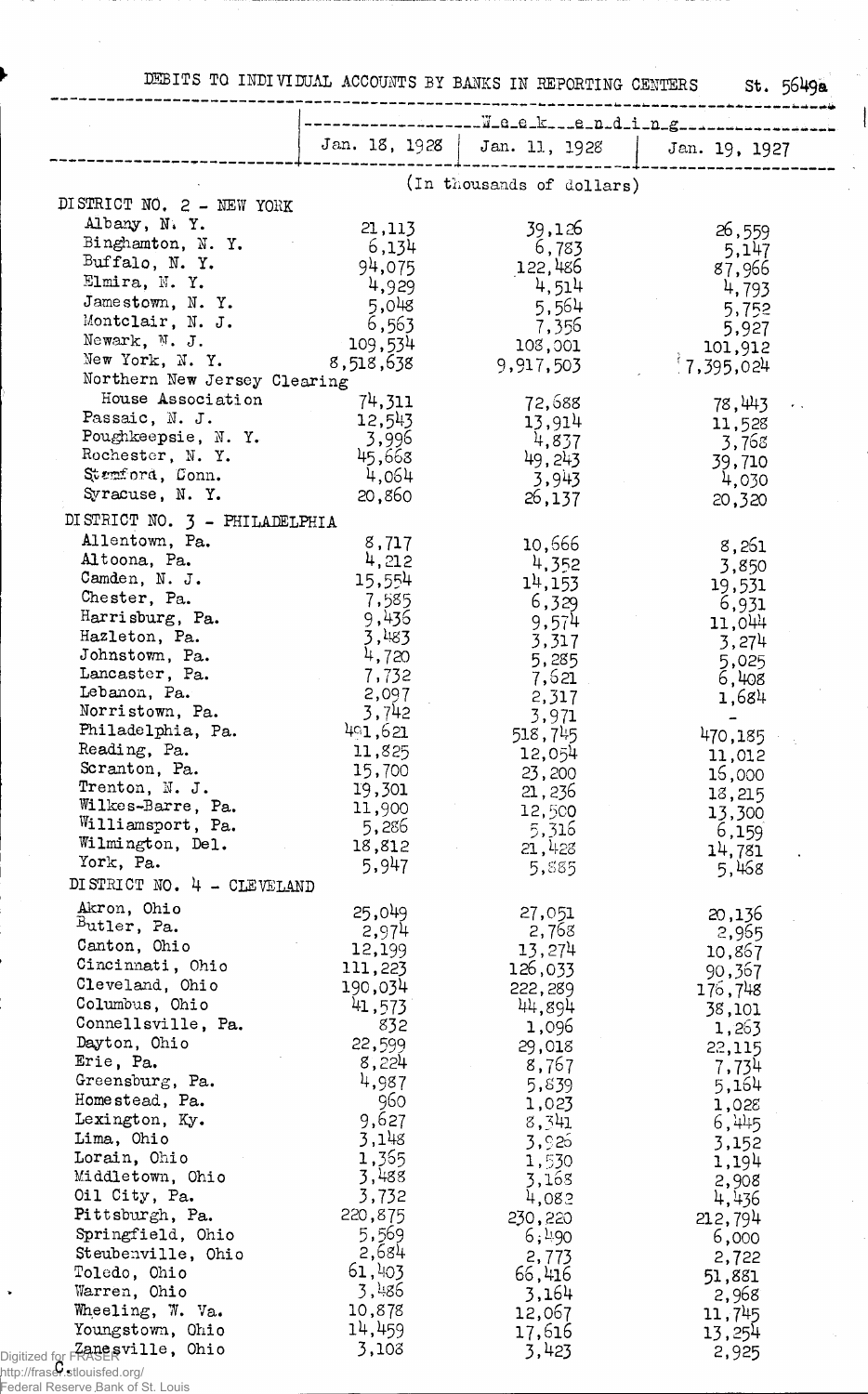MBITS TO INDIVIDUAL AW UNT'S BY FARS IN TERRING CETERS st 5649b

|                                                                                                                                                                                                                                                                                                                                                                                                                                                                                           | Weekending                                                                                                                                                                                                                   |                                                                                                                                                                                                                                          |                                                                                                                                                                                                                                        |
|-------------------------------------------------------------------------------------------------------------------------------------------------------------------------------------------------------------------------------------------------------------------------------------------------------------------------------------------------------------------------------------------------------------------------------------------------------------------------------------------|------------------------------------------------------------------------------------------------------------------------------------------------------------------------------------------------------------------------------|------------------------------------------------------------------------------------------------------------------------------------------------------------------------------------------------------------------------------------------|----------------------------------------------------------------------------------------------------------------------------------------------------------------------------------------------------------------------------------------|
|                                                                                                                                                                                                                                                                                                                                                                                                                                                                                           | Jan. 18, 1928                                                                                                                                                                                                                |                                                                                                                                                                                                                                          | Jan. 11, 1928   Jan. 19, 1927                                                                                                                                                                                                          |
|                                                                                                                                                                                                                                                                                                                                                                                                                                                                                           |                                                                                                                                                                                                                              | (In thousands of dollars)                                                                                                                                                                                                                |                                                                                                                                                                                                                                        |
| DISTRICT NO. 5 - RICHMOND                                                                                                                                                                                                                                                                                                                                                                                                                                                                 |                                                                                                                                                                                                                              |                                                                                                                                                                                                                                          |                                                                                                                                                                                                                                        |
| Asheville, N. C.<br>Baltimore, Md.<br>Charleston S. C.<br>Charleston, W. Va.<br>Charlotte, N. C.<br>Columbia, S. C.<br>Cumberland, Md.<br>Danville, Va.<br>Durham, N. C.<br>Greensboro, N. C.<br>Greenville, S. C.<br>Hagerstown, Md.<br>Huntington, W. Va.<br>Lynchburg, Va.<br>Newport News, Va.<br>Norfolk, Va.<br>Raleigh, N. C.<br>Richmond, Va.<br>Roanoke, Va.<br>Spartanburg, S. C.<br>Washington, D. C.<br>Wilmington, N. C.<br>Winston-Salem, N. C.<br>DISTRICT NO. 6 - ATLANTA | 6,484<br>99,900<br>6,314<br>9,787<br>14,505<br>6,306<br>2,298<br>3,425<br>6,350<br>6,924<br>5,888<br>2,678<br>5,933<br>4,627<br>2,328<br>17,501<br>5,197<br>34,689<br>6,936<br>4,680<br>59,357<br>4,166<br>12,617            | 8,039<br>104,942<br>6,326<br>11,037<br>12,689<br>6,840<br>1,889<br>3,011<br>8,873<br>8,135<br>9,096<br>2,949<br>6,069<br>5,635<br>2,696<br>16,733<br>6,249<br>33,969<br>7,705<br>4,824<br>60,409<br>4,419<br>11,872                      | 7,518<br>99,327<br>5,969<br>9,757<br>10,296<br>4,167<br>2,002<br>2,633<br>5,097<br>5,801<br>5,041<br>2,655<br>6,463<br>3,978<br>2,182<br>16,298<br>4,629<br>29,290<br>6,975<br>3,243<br>57,025<br>3,655<br>10,718                      |
| Albany, Ga.<br>Atlanta, Ga.<br>Augusta, Ga.<br>Birmingham, Ala.<br>Brunswick, Ga.<br>Chattanooga, Tenn.<br>Columbus, Ga.<br>Dothan, Ala.<br>Elberton, Ga.<br>Hattiesburg, Miss.<br>Jackson, Miss.<br>Jacksonville, Fla.<br>Knoxville, Tenn.<br>Macon, Ga.<br>Meridian, Miss.<br>Miami, Fla.<br>Mobile, Ala.<br>Montgomery, Ala.<br>Nashville, Tenn.<br>Newman, Ga.<br>New Orleans, La.<br>Pensacola, Fla.<br>Savannah, Ga.<br>Tampa, Fla.<br>Valdosta, Ga.<br>Vicksburg, Miss.            | 1,020<br>35,862<br>8,670<br>35,180<br>723<br>12,994<br>3,539<br>805<br>251<br>1,951<br>7,138<br>19,110<br>10,841<br>5,037<br>4,816<br>9,314<br>8,367<br>5,981<br>22,502<br>459<br>87,223<br>1,936<br>8,638<br>9,525<br>2,169 | 1,023<br>39,772<br>6,631<br>45,490<br>908<br>14,831<br>3,929<br>894<br>258<br>1,996<br>7,661<br>19,578<br>10,724<br>5,256<br>4,075<br>9,107<br>10,180<br>7,909<br>25,535<br>671<br>95,291<br>2,054<br>11,873<br>11,122<br>1,529<br>2,161 | 1,202<br>33,529<br>5,111<br>27,180<br>743<br>11,855<br>2,960<br>753<br>146<br>1,685<br>4,682<br>21,149<br>8,740<br>4,752<br>3,992<br>17,429<br>9,344<br>5,192<br>17,916<br>463<br>84,841<br>1,682<br>9,213<br>13,156<br>1,294<br>1,948 |

c.

 $\ddot{\phantom{1}}$ 

Digitized for FRASER http://fraser.stlouisfed.org/ Federal Reserve Bank of St. Louis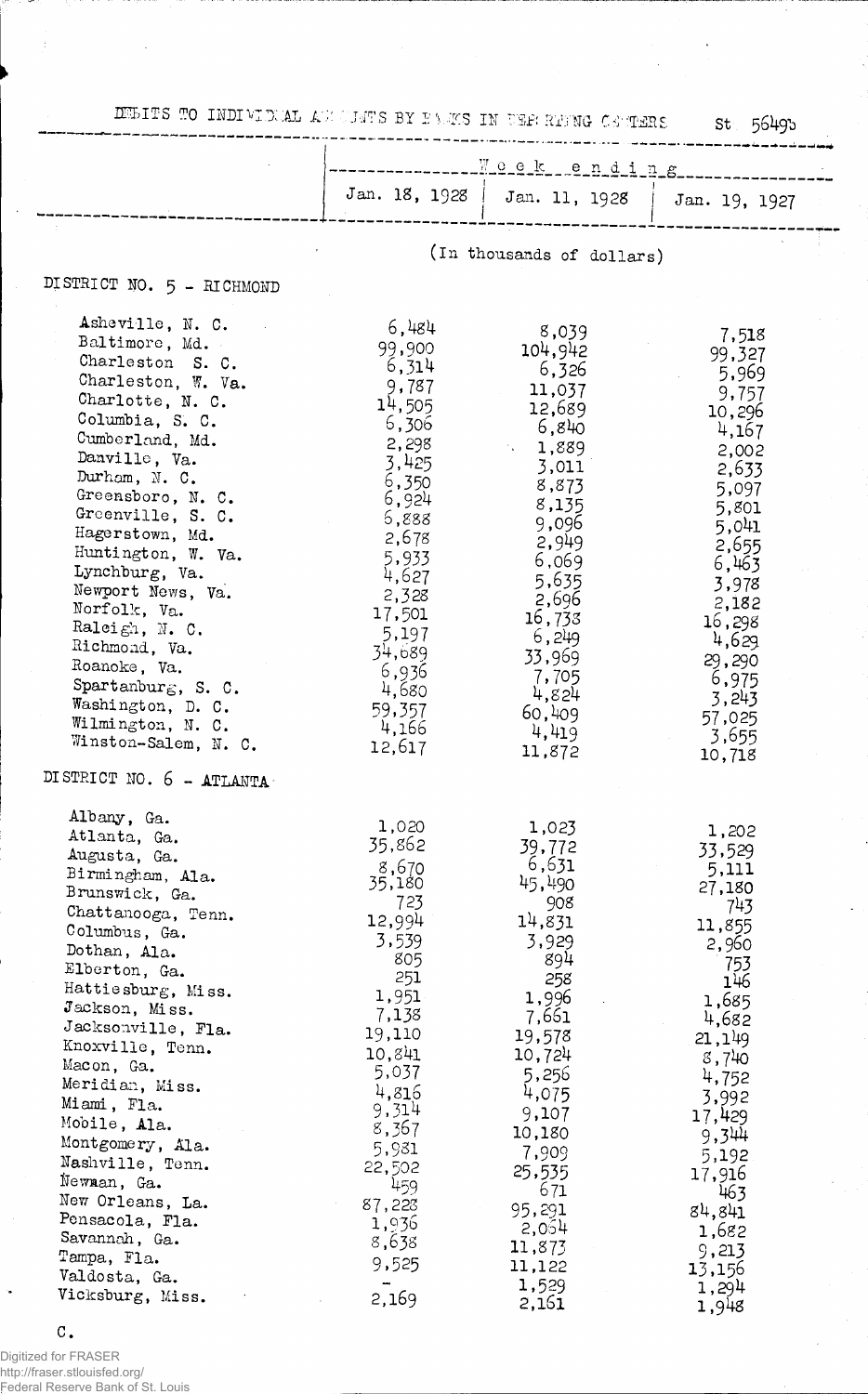DEBITS TO INDIVIDUAL ACCOUNTS BY BANK. IN REFORTING GENERAL

 $St = 5649c$ 

|                                      |               | . We ck cn in E           |                  |
|--------------------------------------|---------------|---------------------------|------------------|
|                                      | Jan. 18, 1928 | Jan. 11, 1928             | Jan. 19, 1927    |
|                                      |               | (In thousands of dollars) |                  |
| DISTRICT NO. 7 - CHICAGO             |               |                           |                  |
| Adrian, Mich.                        | 1,326         | 1,608                     | 1,238            |
| Aurora, Ill.                         | 3,597         | 4,342                     | 3,862            |
| Bay City, Mich.                      | 3,342         | 3,487                     | 3,567            |
| Bloomington, Ill.                    | 3,011         | 3,758                     | 2,480            |
| Cedar Rapids, Iowa                   | 10,167        | 12,747                    | 9,606            |
| Champaign-Urbana, Ill.               | 3,309         | 3,904                     | 2,578            |
| Chicago, Ill.                        | 913,578       | 1,090,669                 | 823,826          |
| Danville, Ill.                       | 3,026         | 3,297                     | 2,852            |
| Davenport, Iowa                      | 8,450         | 9,600                     | 8,222            |
| Decatur, Ill.                        | 4,349         | 4,489                     | 4,297            |
| Des Moines, Iowa                     | 20,305        | 22,137                    | 17,705           |
| Detroit, Mich.                       | 219,629       | 226,021                   | 198,483          |
| Dubuque, Iowa                        | 4,019         | 4,729                     | 3,908            |
| Flint, Mich.                         | 10,898        | 12,208                    | 9,454            |
| Fort Wayne, Ind.                     | 10,985        | 11,764                    | 10,694           |
| Gary, Ind.                           | 6,300         | 5,622                     | 4,782            |
| Grand Rapids, Mich.                  | 21,320        | 20,283                    | 21,132           |
| Green Bay, Wis.                      | 3,256         | 3,568                     | 2,821            |
| Hammond, Ind.                        | 5,190         | 5,500                     | 5,150            |
| Indianapolis, Ind.                   | 48,102        | 46,541                    | 45,636           |
| Jackson, Mich.                       | 6,297         | 8,287                     | 5,818            |
| Kalamazoo, Mich.                     | 6,670         | 7,444                     | 6,356            |
| Lansing, Mich.                       | 7,600         | 8,400                     | 6,851            |
| Mason City, Iowa                     | 2,500         | 3,100                     | 3,100            |
| Milwaukee, Wis.                      | 78,571        | 83,375                    | 76,906           |
| Moline, Ill.                         | 2,526         | 2,688                     | 2,377            |
| Muscatine, Iowa                      | 1,625         | 2,389                     | 1,322            |
| Oshkosh, Wis.                        | 2,900         | 3,400                     | 2,800            |
| Peoria, Ill.<br>Rockford, Ill.       | 13,216        | 12,908                    | 10,557           |
| Saginaw, Mich.                       | 7,136         | 8,393                     | 7,637            |
|                                      | 6,952         | 7,043                     | 6,715            |
| Sheboygan, Wis.                      | 3,782         | 4,141                     | 3,615            |
| Sioux City, Iowa<br>South Bend, Ind. | 14,569        | 13,995                    | 19,414           |
| Springfield, Ill.                    | 10,769        | 12,327                    | 11,019           |
| Terre Haute, Ind.                    | 9,700         | 10,242                    | 10,341           |
| Waterloo, Iowa                       | 5,445         | 7,892                     | 5,887            |
| DISTRICT NO. 8 - ST. LOUIS           | 4,709         | 5,136                     | 4,486            |
| East St. Louis and Nat'l.            |               |                           |                  |
| Stock Yards, Ill.                    | 16,419        |                           |                  |
| Eldorado, Ark.                       | 2,953         | 17,063                    | 11,279           |
| Evansville, Ind.                     | 12,281        | 2,614                     | 2,679            |
| Fort Smith, Ark.                     | 3,191         | 12,932                    | 10,531           |
| Greenville, Miss.                    | 903           | 3,585                     | 3,907            |
| Helena, Ark.                         | 852           | 1,069                     | 1,013            |
| Little Rock, Ark.                    | 19,390        | 1,010                     | 1,103            |
| Louisville, Ky.                      | 51,079        | .20,945<br>48,309         | 18,556           |
| Memphis; Tenn.                       | 41,563        | 41,779                    | $-41,721$        |
| Owensboro, Ky.                       | 2,240         |                           | 31,792           |
| Pine Bluff, Ark.                     | 2,948         | 1,930<br>3,018            | 1,430            |
| Quincy, Ill.                         | 2,835         | 3,165                     | 2,578            |
| St. Louis, Mo.                       | 197,002       | 194,292                   | 3,163            |
| Sedalia, Mo.                         | 899           | 1,136                     | 181,300<br>1,844 |
| Springfield, Mo.                     | 4,567         | 3,864                     |                  |
| $\mathbb{C}$ .                       |               |                           | 3,223            |
|                                      |               |                           |                  |

Digitized for FRASER<br>http://fraser.stlouisfed.org/<br>Federal Reserve Bank of St. Louis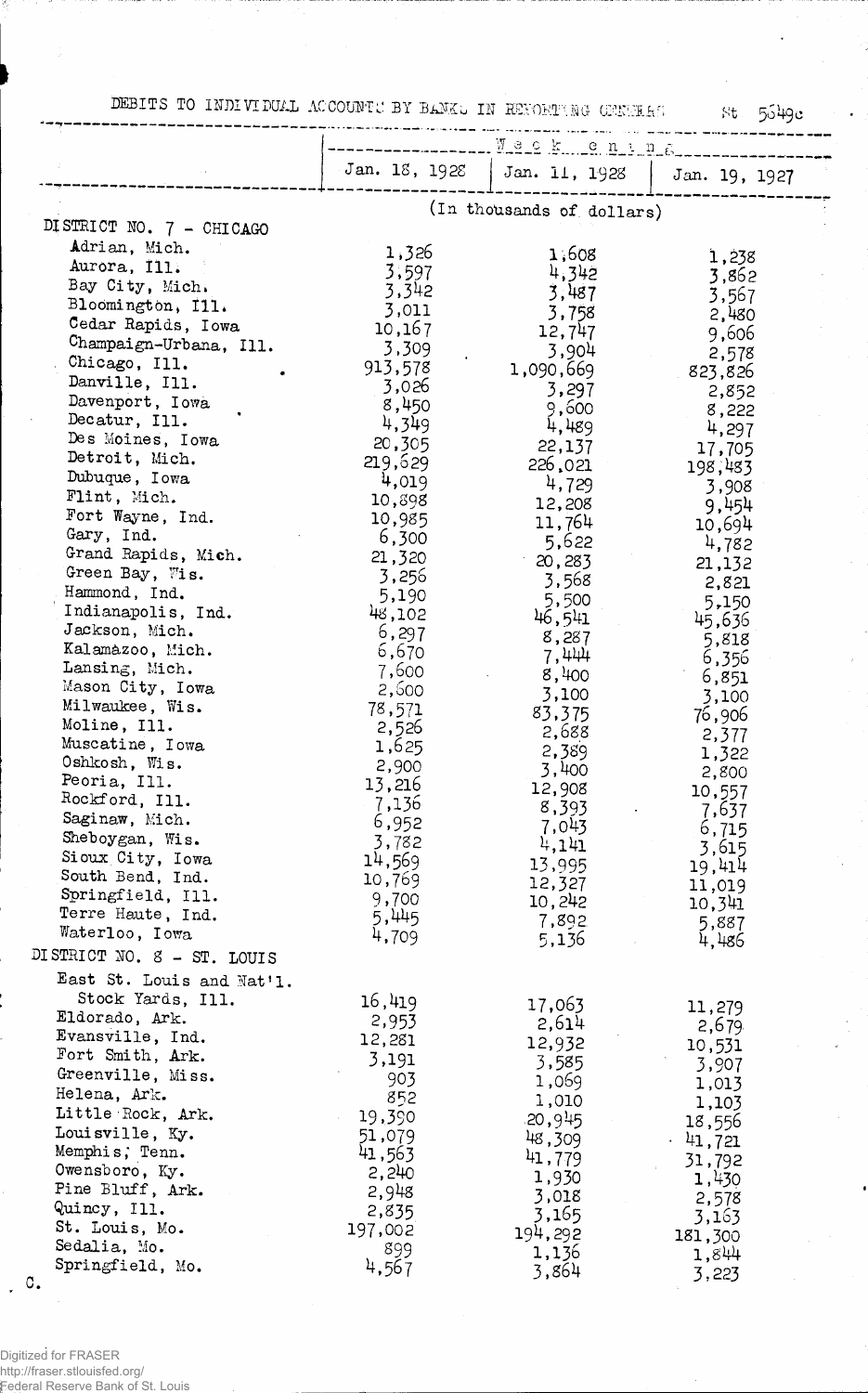DEBITS TO INDIVIDUAL ACCOUNTS BY BANKS IN REPORTING CENTERS St. 5649d

医白喉

|                                                                                                                                                                                                                                                                                                                                                                                                                                                                                                                                                                          | Yeek__ending                                                                                                                                                                                                                                                      |                                                                                                                                                                                                                                                                    |                                                                                                                                                                                                                                                        |  |
|--------------------------------------------------------------------------------------------------------------------------------------------------------------------------------------------------------------------------------------------------------------------------------------------------------------------------------------------------------------------------------------------------------------------------------------------------------------------------------------------------------------------------------------------------------------------------|-------------------------------------------------------------------------------------------------------------------------------------------------------------------------------------------------------------------------------------------------------------------|--------------------------------------------------------------------------------------------------------------------------------------------------------------------------------------------------------------------------------------------------------------------|--------------------------------------------------------------------------------------------------------------------------------------------------------------------------------------------------------------------------------------------------------|--|
|                                                                                                                                                                                                                                                                                                                                                                                                                                                                                                                                                                          | Jan. 18, 1928                                                                                                                                                                                                                                                     | Jan. 11, 1928                                                                                                                                                                                                                                                      | Jan. 19, 1927                                                                                                                                                                                                                                          |  |
|                                                                                                                                                                                                                                                                                                                                                                                                                                                                                                                                                                          |                                                                                                                                                                                                                                                                   | (In thousands of dollars)                                                                                                                                                                                                                                          |                                                                                                                                                                                                                                                        |  |
| DISTRICT NO. 9 - MINNEAPOLIS                                                                                                                                                                                                                                                                                                                                                                                                                                                                                                                                             |                                                                                                                                                                                                                                                                   |                                                                                                                                                                                                                                                                    |                                                                                                                                                                                                                                                        |  |
| Aberdeen, S. D.<br>Billings, Ment.<br>Dickinson, N. D.<br>Duluth, Minn.<br>Fargo, N. D.<br>Grand Forks, N. D.<br>Helena, Mont.<br>Jamestown, N. D.<br>La Crosse, Wis.<br>Minneapolis, Minn.<br>Minot, N. D.<br>Red Wing, Minn.<br>St. Paul, Minn.<br>Sioux Falls, S. D.<br>South St. Paul, Minn.<br>Superior, Wis.<br>Winona, Minn.                                                                                                                                                                                                                                      | 1,670<br>1,876<br>391<br>14,816<br>3,331<br>1,772<br>1,729<br>$569$ $\cdot$<br>2,917<br>95,384<br>1,409<br>705<br>43,267<br>4,302<br>9,868<br>1,898<br>1,784                                                                                                      | 1,647<br>2,272<br>469<br>16,379<br>3,812<br>1,896<br>2,224<br>593<br>2,815<br>94,061<br>1,587<br>700<br>40,933<br>4,822<br>10,015<br>2,071<br>1,944                                                                                                                | 1,455<br>1,752<br>241<br>13,403<br>3,138<br>1,687<br>1,979<br>472<br>2,883<br>81,055<br>1,311<br>671<br>37,571<br>4,375<br>9,820<br>1,760<br>1,383                                                                                                     |  |
| DISTRICT NO. 10 - KANSAS CITY                                                                                                                                                                                                                                                                                                                                                                                                                                                                                                                                            |                                                                                                                                                                                                                                                                   |                                                                                                                                                                                                                                                                    |                                                                                                                                                                                                                                                        |  |
| Albuquerque, N. M.<br>Atchison, Kans.<br>Bartlesville, Okla.<br>Casper, Wyo.<br>Cheyenne, Wyo.<br>Colorado Springs, Colo.<br>Denver, Colo.<br>Enid, Okla.<br>Fremont, Neb.<br>Grand Junction, Colo.<br>Guthrie, Okla.<br>Hutchinson, Kans.<br>Independence, Kans.<br>Joplin, Mo.<br>Kansas City, Kans.<br>Kansas City, Mo.<br>Lawrence, Kans.<br>Lincoln, Neb.<br>Muskogee, Okla.<br>Oklahoma City, Okla.<br>Okmulgee, Okla.<br>Omaha, Neb.<br>Parsons, Kans.<br>Pittsburg, Kans.<br>Pueblo, Colo.<br>St. Joseph, Mo.<br>Topeka, Kans.<br>Tulsa, Okla.<br>Wichita, Kans. | 3,172<br>1,626<br>4,801<br>1,811<br>1,795<br>3,086<br>40,291<br>3,306<br>993<br>681<br>958<br>4,283<br>3,074<br>5,056<br>5,559<br>108,031<br>1,138<br>7,833<br>2,739<br>25,621<br>1,893<br>50,284<br>794<br>2,135<br>4,162<br>15,341<br>5,131<br>31,305<br>18,704 | 3,789<br>1,673<br>5,431<br>1,837<br>2,152<br>3,641<br>46,687<br>3,500<br>1,100<br>907<br>938<br>3,694<br>3,069<br>5,178<br>4,752<br>92,835<br>1,401<br>8,866<br>2,971<br>26,238<br>1,986<br>48,607<br>876<br>1,532<br>6,421<br>15,179<br>6,149<br>30,771<br>16,766 | 2,842<br>1,627<br>4,742<br>2,107<br>1,529<br>3,613<br>36,938<br>3,824<br>1,018<br>762<br>863<br>4,392<br>3,156<br>4,405<br>4,870<br>88,400<br>981<br>7,882<br>3,053<br>23,850<br>2,373<br>47,202<br>776<br>1,530<br>5,418<br>14,853<br>3,866<br>31,656 |  |

Digitized for FRASER http://fraser.stlouisfed.org/ Federal Reserve Bank of St. Louis